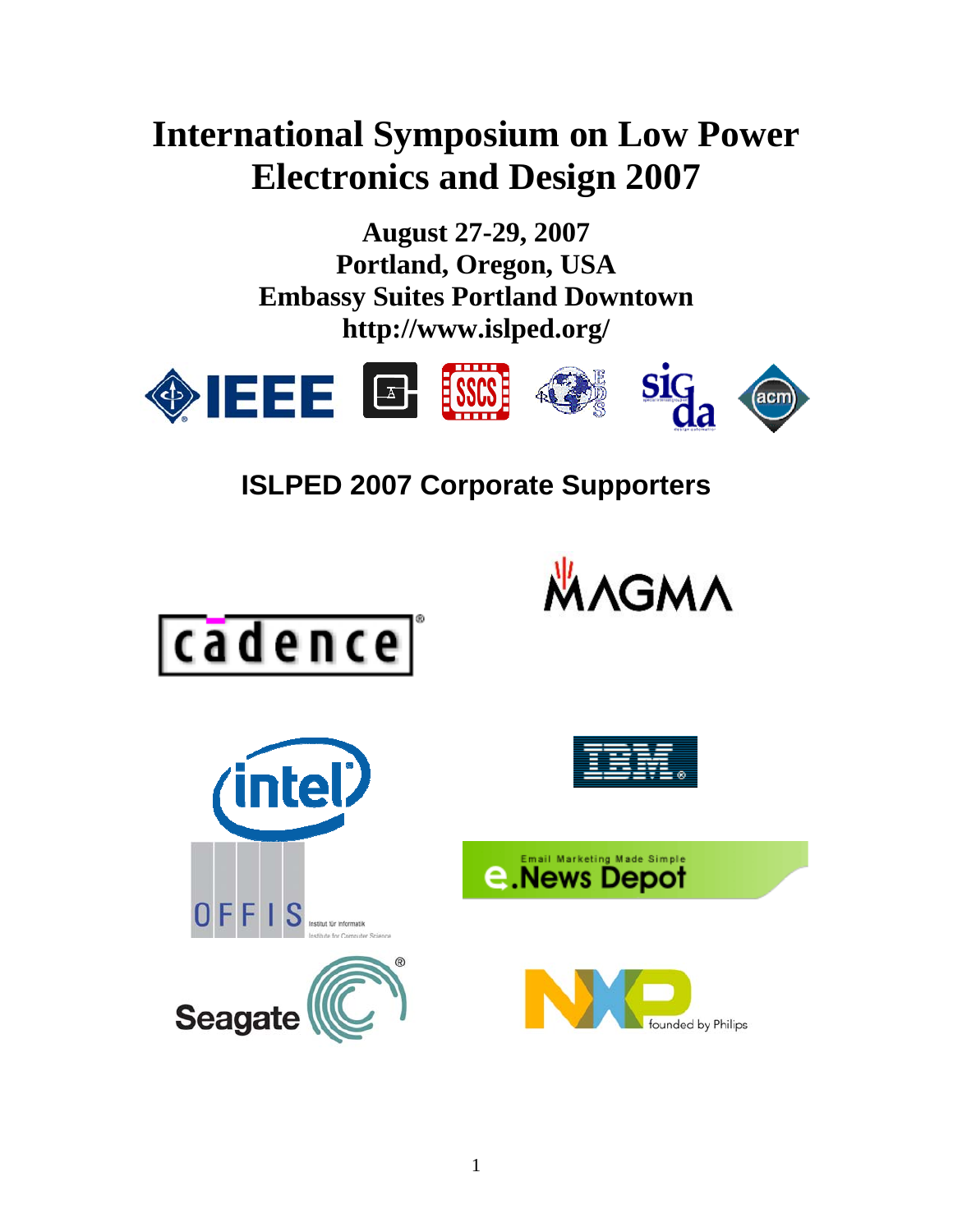# **Sunday August 26th**

**4:00PM-6:00PM Registration, Mezzanine**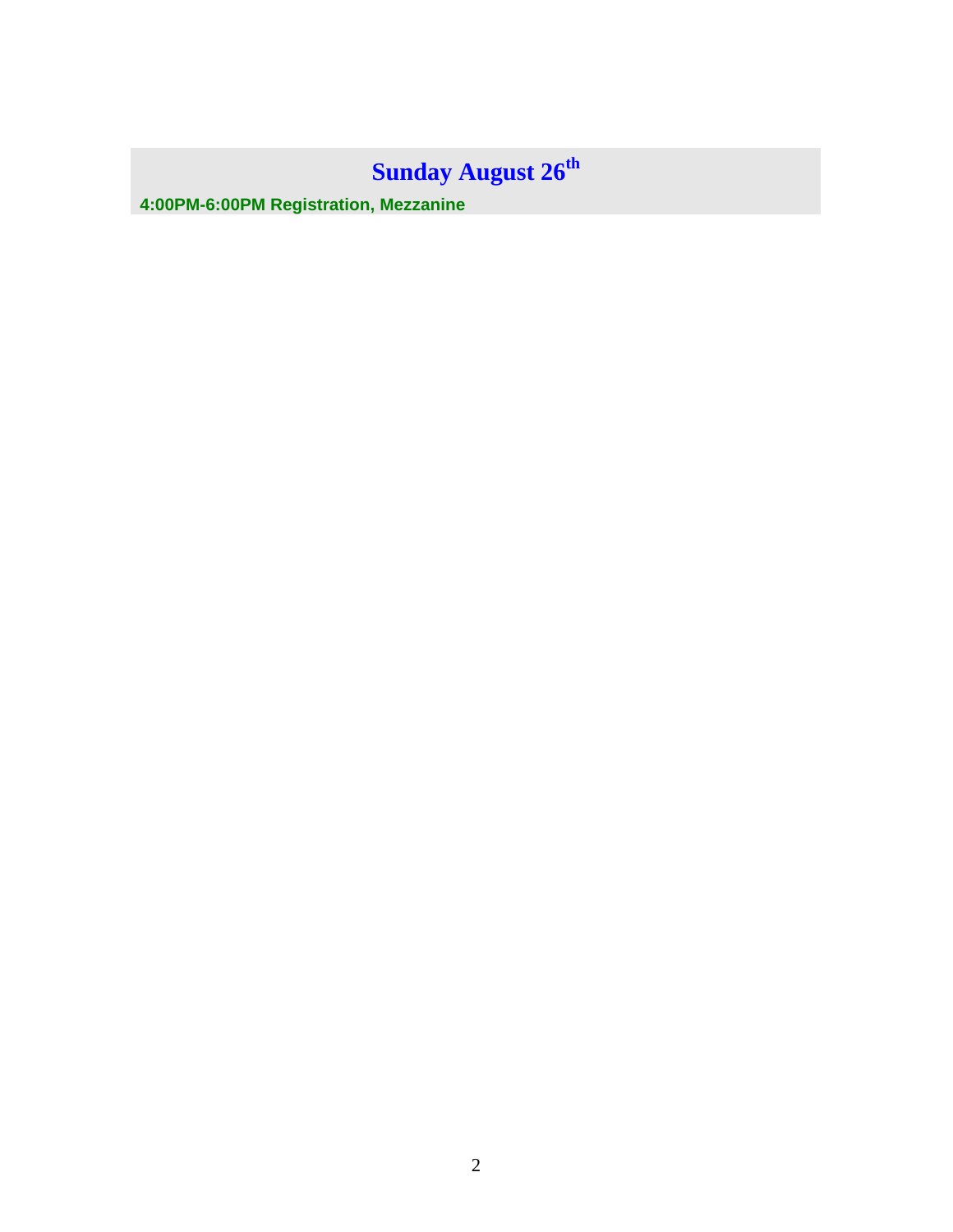# **Monday August 27th**

#### **7:00AM-11:30AM and 1:00PM-5:00PM Registration, Mezzanine**

#### **7:00AM-8:15AM Breakfast**

#### **8:15AM-8:30AM Opening Address, Queen Marie Ballroom**

**General Chairs: Diana Marculescu (CMU) and Anand Raghunathan (NEC) Program Chairs: Ali Keshavarzi (Intel) and Vijay Narayanan (PSU)**

#### **8:30AM-9:45AM Keynote, Queen Marie Ballroom**

**Robert Chau (Intel) Nanotechnology for Low-Power and High-Speed Nanoelectronics Applications** 

#### **9:30AM-9:45AM Break, Mezzanine**

#### **9:45AM-11:45AM Session 1**

#### **Queen Marie Ballroom**

#### **Emerging device technologies for low power**

Chair: Yehia Massoud, Rice University, Co-chair: Chris Kim, University of Minnesota

- 1.1 Compact Modeling of Carbon Nanotube Transistor for Early Stage Process-Design Exploration (BEST PAPER NOMINEE) Balijepallli, S. Sinha and Y. Cao, Arizona State **University**
- 1.2 A Floating-Body Dynamic Supply Boosting Technique for Low-Voltage PD/SOI CMOS SRAM

R. Joshi, R. Konj, K. Kim, R. Williams, C-T. Chuang, IBM Watson Research Center and IBM Austin Research Center

1.3 (s) Low Power FPGA Design Using Hybrid CMOS-NEMS Approach

Y. Zhou, S. Thekkel and S. Bhunia, Case Western University

1.4 (s) Design and Analysis of Thin-BOX FD/SOI Devices for Low-Power and Stable SRAM in sub-50nm Technologies

S. Mukhopadhyay, K. Kim and C-T. Chuang, IBM Watson Research Center

1.5 (s) Clocking structures and power analysis for nanomagnet-based logic devices

M. T. Niemier, X. S. Hu, M. Alam, G. Bernstein, W. Porod, M. Putney and J. DeAngelis, University of Notre Dame

#### **11:45AM-1:15P Lunch, Arcadian Garden**

#### **1:15PM-3:15PM Session 3**

#### **Queen Marie Ballroom**

**Low-power Techniques for Logic, Clock Distribution, and Interconnect** 

Chair: Brian Otis, University of Washington , Cochair : Saibal Mukhopadhay, IBM

#### **9:45AM-11:45AM Session 2**

#### **Colonel Lindbergh Ballroom**

#### **Power-Efficient CMP Design**

Chair: Massimo Poncino, Politecnico di Torino, Cochair : Qing Wu, State Univ. of New York at **Binghamton** 

- 2.1 Energy Efficient Near-threshold Chip Multiprocessing (BEST PAPER NOMINEE) B. Zhai, R. Dreslinski, D. Blaauw, T. Mudge and D. Sylvester, University of Michigan
- 2.2 Analysis of Dynamic Voltage/Frequency Scaling in Chip-Multiprocessors

S. Herbert and D. Marculescu, Carnegie Mellon **University** 

2.3 (s) Evaluating Design Tradeoffs in On-Chip Power Management for CMPs

J. Sharkey, Assured Information Security Inc. A. Buyuktosunoglu and P. Bose, IBM Watson Research Center

2.4 (s) Impact of Die-to-Die and Within-Die Parameter Variations on the Throughput Distribution of Multi-Core Processors

K. Bowman, A. R. Alameldeen, S. T. Srinivasan ad C. B. Wilkerson, Intel

2.5 (s) A Reusability-Aware Cache Memory Sharing Technique for High-Performance Low-Power CMPs with Private L2 Caches

S. Youn, LG Electronics Inc. H. Kim and J. Kim, Seoul National University

#### **1:15PM-3:15PM Session 4**

#### **Colonel Lindbergh Ballroom**

#### **Power Considerations at the physical level**

Chair: Eli Chiprout, Intel, Co-chair : Azadeh Davoodi, University of Wisconsin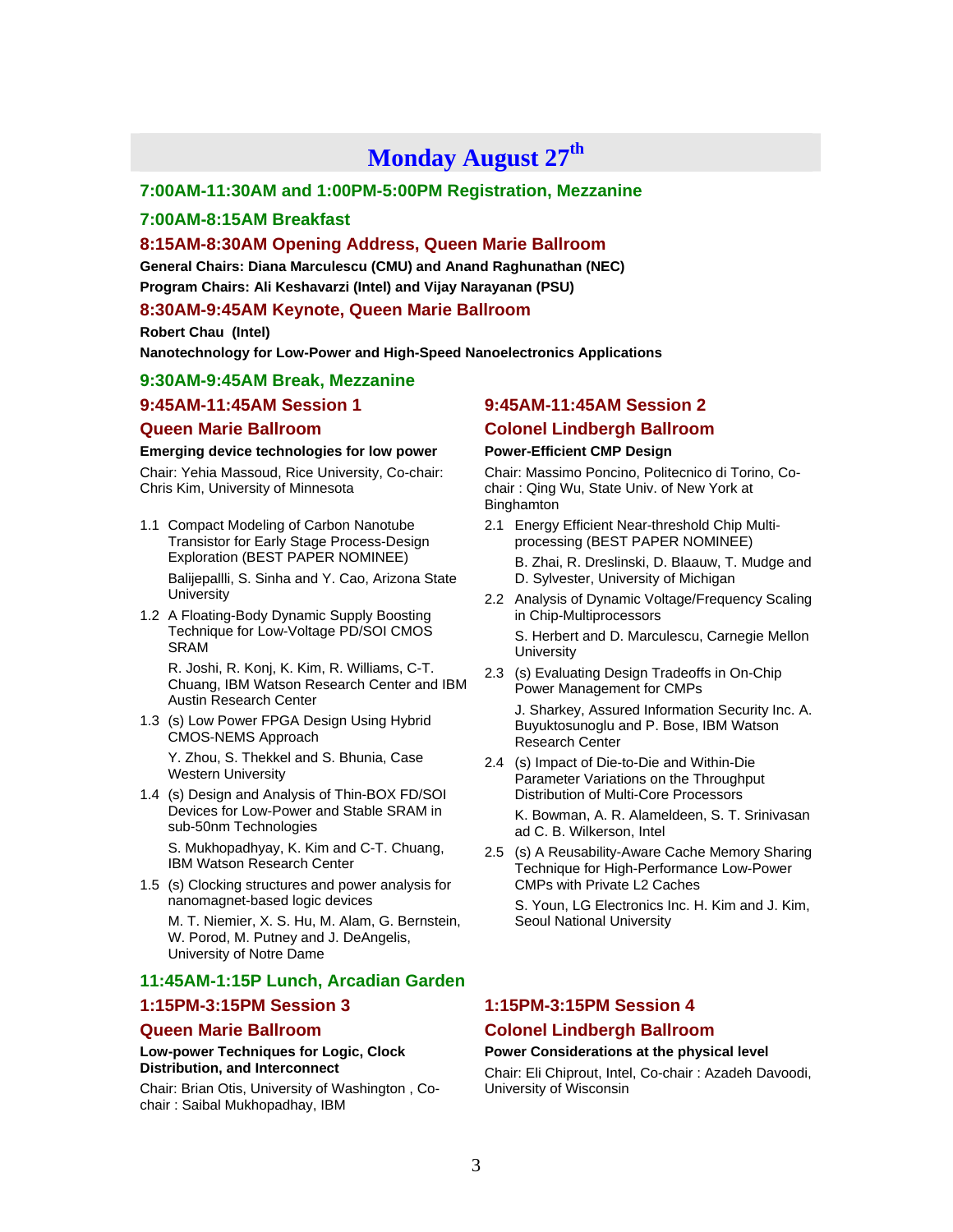3.1 Dual Signal Frequencies and Voltage Levels for Low Power and Temperature-Gradient Tolerant Clock Distribution

S. A. Tawfik and V. Kursun, University of **Wisconsin** 

- 3.2 A Robust Edge Encoding Technique for Energy-Efficient Multi-Cycle Interconnect
	- J. Seo, D. Sylvester, D. Blaauw, University of Michigan H. Kaul and R. Krishnamurthy. Intel
- 3.3 (s) Low Power Process Variation Tolerant Arithmetic Units Using Input Based Elastic Clocking

D. Mohapatra, G. Karakonstantis and K. Roy, Purdue University

- 3.4 (s) Sleep Transistor Sizing and Control for Resonant Supply Noise Damping J. Gu, H. eom and C. H. Kim, University of **Minnesota**
- 3.5 (s) Thermal-Aware Methodology for Repeater Insertion in Low-Power VLSI Circuits
	- J. Ku and Y. Ismail, Northwestern University
- 4.1 Post-Placement Leakage Optimization for Partially Dynamic Reconfigurable FPGAs C-F. Li, P-H. Yuh, C-L. Yang and Y-W. Chang, National Taiwan University
- 4.2 Power Optimal Repeater Insertion for Global Bus lines H. Fatemi, B. Amelifard and M. Pedram, University of Southern California
- 4.3 (s) Timing Driven Row-Based Power Gating A. Sathanur, A. Pullini, L. Benini\*, A. Macii, E. Macii and M. Poncino, Politecnico di Torino and Univerista di Bologna\*
- 4.4 (s) Detailed Placement for Leakage Reduction using Systematic Through-Pitch Variation

A. B. Kahng, Swamy Muddu, Puneet Sharma University of California at San Diego

4.5 (s) Early power grid verification under circuit current uncertainties

I. A. Ferzli, F. Najm, University of Toronto L. Kruse, Magma Design Automation

#### **3:15PM-3:30 PM Break, Mezzanine**

#### **3:30PM-5:00 PM Special Session, Queen Marie Ballroom**

**Shekhar Borkar (Intel) and William Dally (Stanford University)** 

**On the future of on-chip interconnection architectures (NOCs and multi-cores)** 

#### **5:00PM-6:30PM Session 5**

#### **Queen Marie Ballroom**

#### **Software and System Power Optimization**

Chair: Joerg Henkel, University of Karlsruhe, Co-Chair: Yiran Chen, Seagate LLC

5.1 Towards a Software Approach to Mitigate Voltage Emergencies

M. S. Gupta, K. K. Rangan, M. D. Smith, G-Y Wei and D. Brooks, Harvard University

5.2 (s) Improving Disk Reuse for Reducing Power Consumption M. Kandemir, S. Son The Pennsylvania State

University M. Karakoy, Imperial College

5.3 (s) PVS: Passive Voltage Scaling for Wireless Sensor Networks

Y. Cho, Y. Kim and N. Chang, Seoul National **University** 

5.4 (s) A Programming Environment with Runtime Energy Characterization for Energy-Aware Applications

C. Xian, Y-H. Lu and Z .Li, Purdue University

#### **5:00PM-6:30PM Session 6 Colonel Lindbergh Ballroom**

#### **Leakage-Aware Architectural Synthesis**

Chair: Ron Zhang, Qualcomm, Co-Chair: Yung-Hsiang Lu, Purdue University

6.1 A Process Variation Aware Low Power Synthesis Methodology for Fixed-point FIR filters

N. Banerjee, J. H. Choi, K. Roy, Purdue **University** 

6.2 (s) Voltage - and ABB-Island Optimization in High Level Synthesis

D. Helms, O. Mayer, M. Hoyer and W. Nebel, OFFIS Research Institute and University of **Oldenburg** 

- 6.3 (s) Power-Optimal RTL Arithmetic Unit Soft-Macro Selection Strategy for Leakage-Sensitive **Technologies** S. Merdardoni, D. Bertozzi, University of
- Ferrara, E. Macii, Politecino di Torino 6.4 (s) Power Signal Processing: A New
- Perspective for Power Analysis and **Optimization**

Q. Zhou, L. Zhong and K. Mohanram, Rice **University**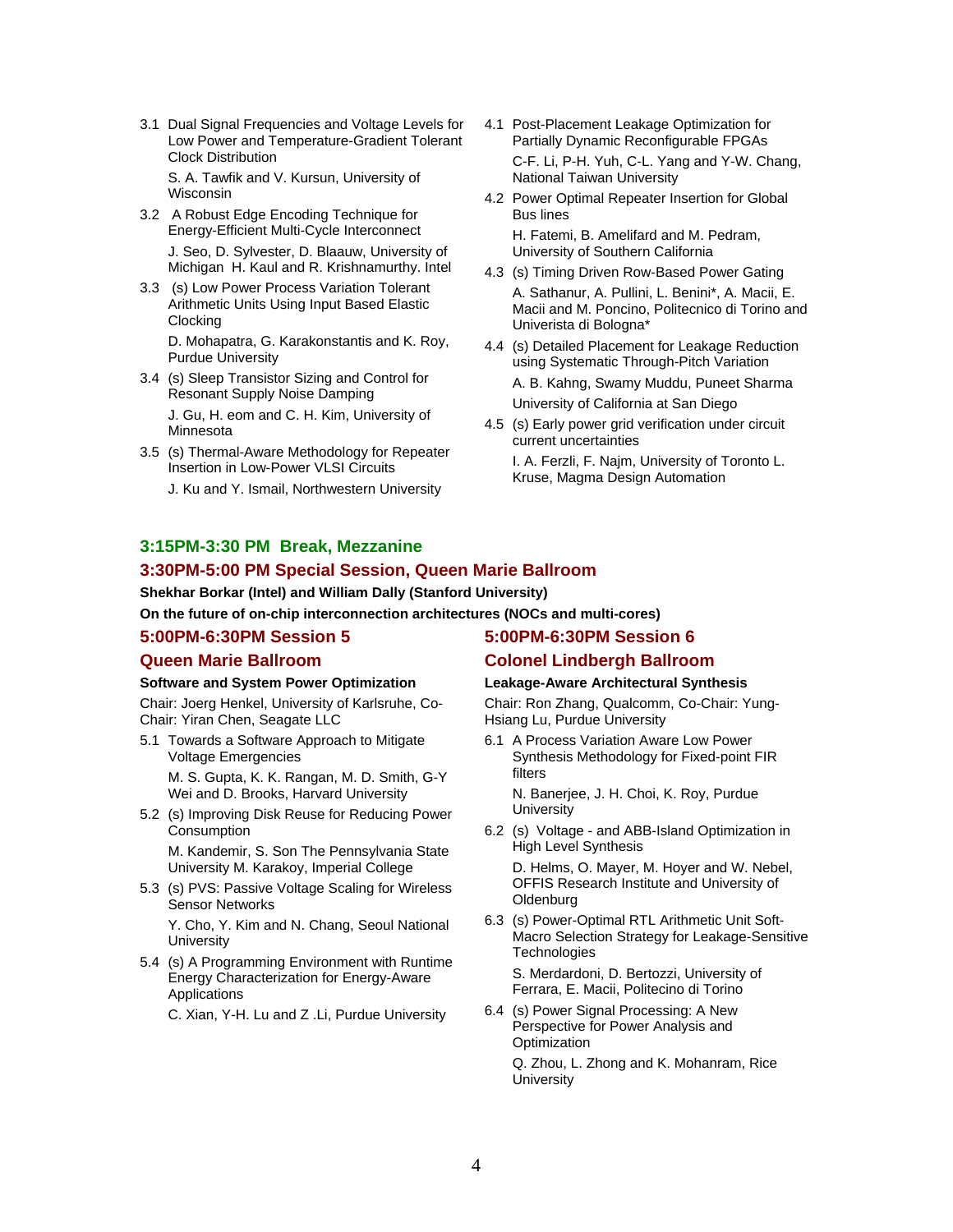**6:30PM-7:30PM Reception, Wine Cellar**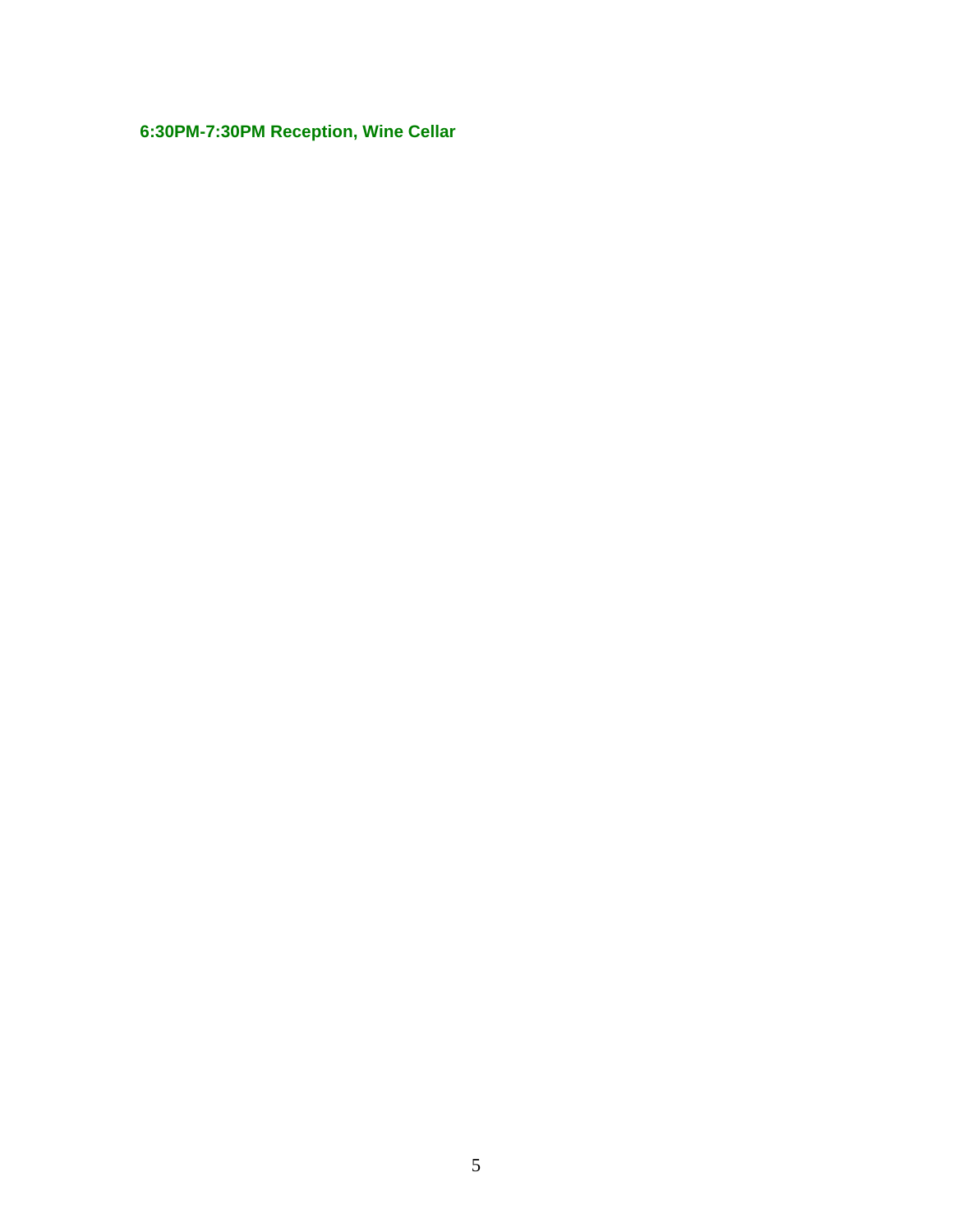### **Tuesday August 28**

#### **7:00AM-11:30AM and 1:00PM-5:00PM Registration, Mezzanine**

#### **7:00AM-8:15AM Breakfast**

#### **8:15AM-10:15AM Session 7**

#### **Queen Marie Ballroom**

#### **Low-Power Memory Design and NBTI Detection**

Chair: Gunjan Pandya, Intel, Co-chair: Volkan Kursun, University of Wisconsin

- 7.1 A 160 mV, Fully Differential, Robust Schmitt Trigger based Sub-threshold SRAM
	- J. P. Kulkarni, K. Kim. K. Roy, Purdue University
- 7.2 A Low-Power SRAM Using Bit-Line Charge-Recycling Technique K. Kim, H. Mahmoodi\*, K. Roy, Purdue University and San Francisco State University\*
- 7.3 (s) Minimizing Power Dissipation during Write Operation to Register Files K. Patel, W. Lee, M. Pedram, University of Southern California
- 7.4 (s) An On-Chip NBTI Sensor for Measuring PMOS Threshold Voltage Degradation J. Keane, T-H. Kim, C. H. Kim, University of **Minnesota**
- 7.5 (s) Variable-latency Adder (VL-Adder): New Arithmetic Circuit Design Practice to Overcome NBTI

Y. Chen, H. Li, Seagate Technology. J. Li and C-K. Koh, Purdue University

### **8:15AM-10:15AM Session 8**

#### **Colonel Lindbergh Ballroom**

#### **DVS and thermal management**

Chair: Z. Lu, Marvell Semiconductors, Co-chair :Jun Yang, Univ. of Pittsburgh

- 8.1 Throughput of multi-core processors under thermal constraints R. Rao, S. Vrudhula, C. Chakrabartu, Arizona State University
- 8.2 Dynamic Voltage Frequency Scaling for Multitasking Systems Using Online Learning G. Dhiman and T. Rosing, University of California, San Diego
- 8.3 (s) Thermal-aware Task Scheduling at the System Software Level

J. Choi, C-Y. Cher, H. Franke, H. Hamann, A. Weger, P. Bose, IBM Watson Research Center

8.4 (s) Thermal Response to DVFS: Analysis with an Intel Pentium M

H. Hanson, S. W. Keckler, The University of Texas at Austin. S. Ghiasi, K. Rajamani, F. Rawson, J. Rubio, IBM Austin Research Laboratory

8.5 (s) Approximation Algorithms for Power Minimization of Earliest Deadline First and Rate Monotonic Schedules

S. Zhang, K. S. Chatha and G. Konjevod, Arizona State University

#### **10:15AM-10:30AM Break, Mezzanine**

#### **10:30AM-11:30AM Plenary Speech, Queen Marie Ballroom**

#### **David Patterson (UC Berkeley)**

**The Parallel Computing Landscape: A Berkeley View** 

#### **11:30AM-1:00PM Lunch, Arcadian Garden**

#### **1:00PM-3:00PM Session 9**

#### **Queen Marie Ballroom**

#### **Signal Processing, Wireless, and Communication**

Chair: Chaitali Chakrabarti, Arizona State University, Co-chair : Farzan Fallah, Fujitsu Labs

9.1 Low Power Soft-Output Signal Detector Design for Wireless MIMO Communication Systems (BEST PAPER NOMINEE)

S. Chen and T. Zhang, Rensselaer Polytechnic Institute

9.2 A Low Power Multimedia SoC with Fully

#### **1:00PM-3:00PM Session 10**

#### **Colonel Lindbergh Ballroom**

#### **Architectural Power Optimization**

 Chair: Geoffrey Yeap, Qualcomm, Co-chair : Yu Cao, Arizona State University

10.1 A 0.4-V UWB Baseband Processor (BEST PAPER NOMINEE)

V. Sze and A. P. Chandrakasan, MIT

10.2 Resource Area Dilation to Reduce Power Density in Throughput Servers M. D. Powell, Intel, T N Vijaykumar, Purdue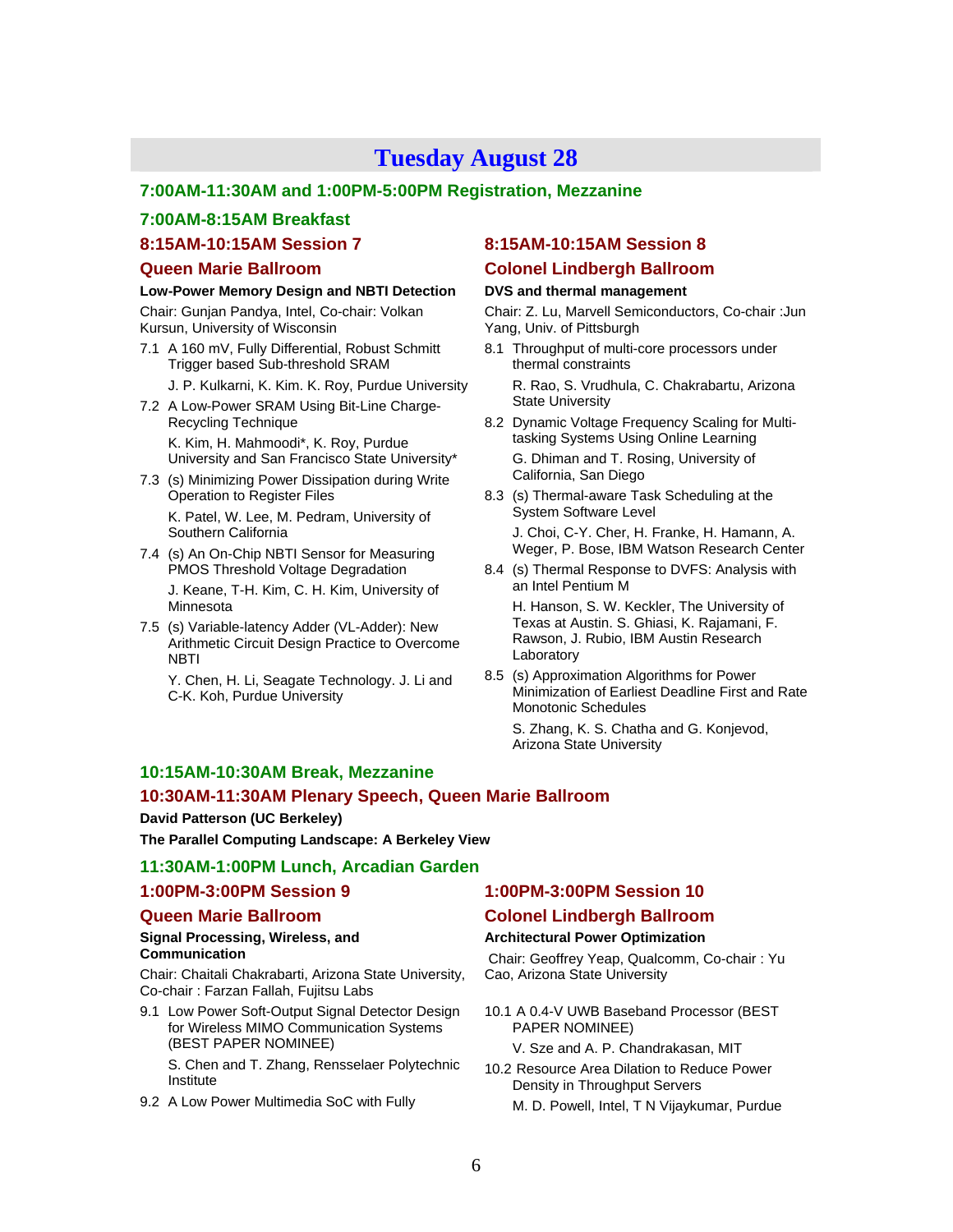Programmable 3D Graphics and MPEG4/H.264/JPEG for Mobile Devices

J-H Woo, J-H Sohn, H. Kim, J. Jeong\*, E. Jeong\*, S. J. Lee\* and H-J. Yoo, KAIST and \*Corelogic, Inc.

9.3 (s) An Architecture for Energy Efficient Sphere Decoding

R. Jenkal and R. Davis, North Carolina State **University** 

9.4 (s) On the Selection of Arithmetic Unit Structure in Voltage Overscaled Soft Digital Signal Processing

Y. Liu and T. Zhang, Rensselaer Polytechnic Institute

9.5 (s) Low-power H.264/AVC Baseline Decoder for Portable Applications

K. Xu and C. S. Choy, The Chinese University of Hong Kong

#### **3 :00PM-3:15PM Break, Mezzanine**

#### **3 :15PM-4:30PM Embedded Tutorial: Queen Marie Ballroom**

**Ultra-Low Power Digital Techniques** 

**Vojin Oklobdzija (UC Davis), Victor Zyuban (IBM)**

**4 :30PM-5:30PM Design Contest and Industry Sessions, Colonel Lindbergh Ballroom and Queen Marie Ballroom** 

**6:30PM-9:00PM Dinner and Banquet, Willamette River Cruise and Dinner** 

**University** 

- 10.3 Locality Driven Architectural Cache Sub-Banking for Leakage Energy Reduction O. Golubeva, M. Loghi, E. Macii, M. Poncino, Politecino di Torino
- 10.4 A Multi-Model Power Estimation Engine for Accuracy Optimization

F. Klein, G. Araujo, R. Azevedo, UNICAMP, Brazil R. Leao, L. C. V. dos Santos, UFSC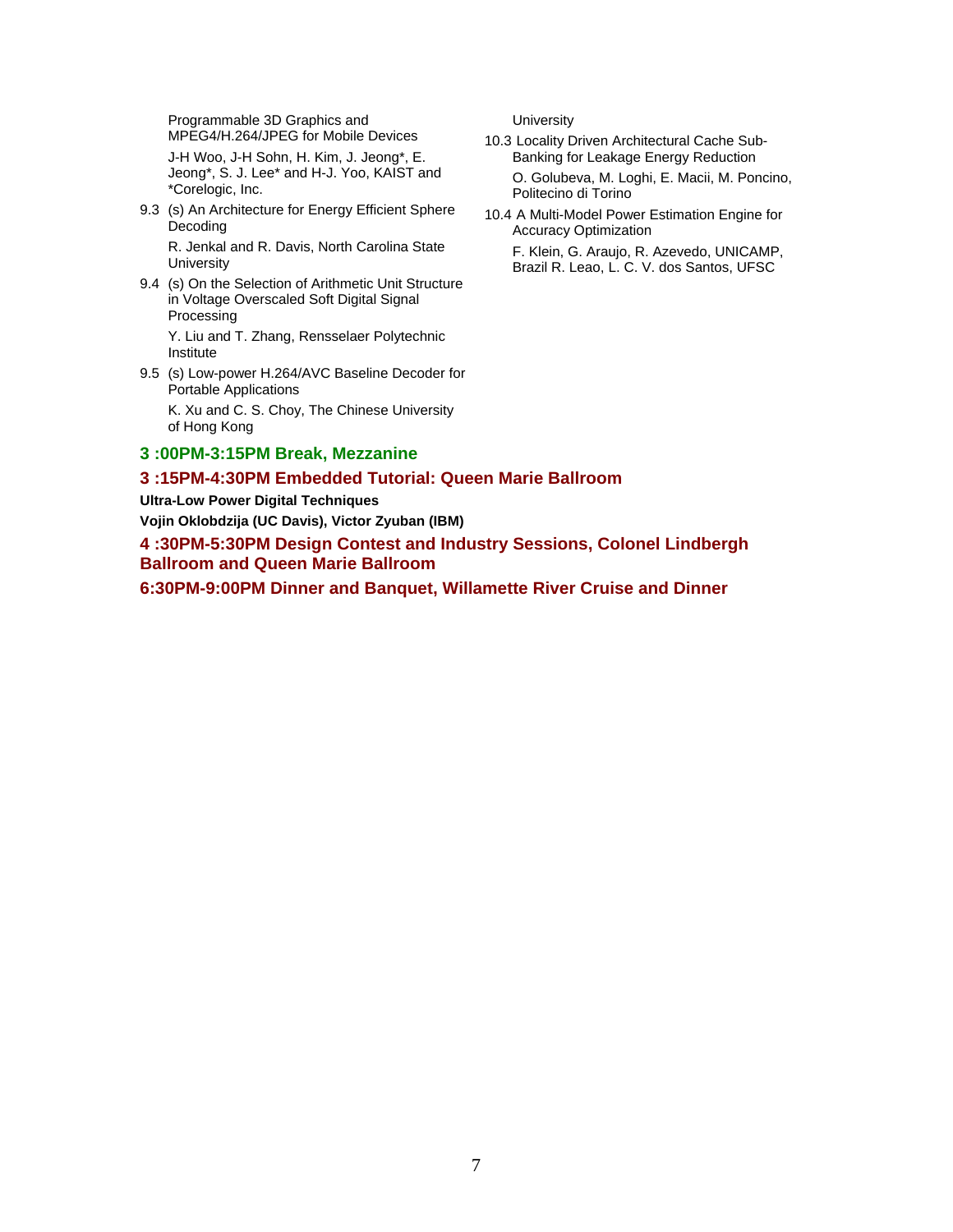# **Wednesday August 29th**

#### **7:00AM-10:30AM Registration, Mezzanine**

#### **7:00AM-8:00AM Breakfast**

#### **8:00AM-10:00AM Session 11**

#### **Queen Marie Ballroom**

#### DC/DC Converters

Chair: William Li, Intel, Co-chair : Domine Leenaerts, NXP

11.1 A Fast-Transient Over-Sampled Delta-Sigma Adaptrive DC-DC Converter for Power-Efficient Noise-Sensitive Devices

M. Song and D. Ma, University of Arizona

- 11.2 High-efficiency Synchronous Dual-output Switched Capacitor DC/DC Converter with Digital State Machine Control
	- H. Shiming, W. Xiaobo, Zhejiang University. L. Yang, Analog Devices, Inc.
- 11.3 (s) A Micro power management system and maximum output power control for solar energy harvesting applications

 H. Shao, C-Y Tsui and W-H Ki, The Hong Kong University of Science and Technology

- 11.4 (s) Advanced thermal sensing circuit and test techniques used in a high performance 65nm processor
	- D. E. Duarte, G. Taylor, K. L. Wong, U. Mughal, G. Geannopoulos, Intel
- 11.5 (s) Single inductor, Multiple Input, Multiple Output (SIMIMO) Power Mixer-Charger-Supply System

M. Chen and G. A. Rincón-Mora, Georgia Tech

#### **8:00AM-10:00AM Session 12 Colonel Lindbergh Ballroom**

Energy and Power Delivery

Chair: Nemani Mahadev, Intel, Co-chair : Swarup Bhunia, Case Western University

12.1 Vibration energy scavenging and management for ultra low power applications (BEST PAPER NOMINEE)

 L. Chao, C-Y Tsui and W-H Ki, The Hong Kong University of Science and Technology

12. 2 Energy management of DVS-DPM enabled embedded systems powered by fuel cell-battery hybrid source

 J. Zhou, C. Chakrabarti, Arizona State University, N. Chang, Seoul National University

12.3 (s) Design of an Efficient Power Delivery Network in an SoC to Enable Dynamic Power Management

 B. Amelifard and M. Pedram, University of Southern California

- 12.4 (s) Energy-Efficient and Performance-Enhanced Disks Using Flash-Memory Cache J-W. Hsieh, National Chiayi University, T-W. Kuo, P-L. Wu, National Taiwan University, Y-C. Huang, Genesys Logic Inc.
- 12.5 (s) SAPP: Scalable and Adaptable Peak Power Management in NoCs P. S. Bhojwani, J. D. Lee and R. N. Mahapatra, Texas A & M University

#### **10:00AM-10:15AM Break, Mezzanine**

#### **10:15AM-11:15AM Plenary Speech, Queen Marie Ballroom**

#### **Luiz Barroso (Google)**

#### **All Watts Considered**

#### **11:15AM-12:45PM Poster Session, Posters in Mezzanine, Presentations in Colonel Lindbergh Ballroom**

#### Chair: A. Shrivastava, Arizona State University

- 1. Electromigration and Voltage Drop Aware Power Grid Optimization for Power Gated ICs Aida Todri (UCSB), Shih-Chieh Chang (NTHU), Malgorzata Marek-Sadowska (UCSB)
- 2. Power-Efficient LDPC Code Decoder Architecture Kazunori Shimizu (Waseda University), Nozomu Togawa (Waseda University), Takeshi Ikenaga (Waseda University), Satoshi Goto (Waseda University)
- 3. Adaptive Analog Biasing A Robustness-Enhanced Low-Power Technique for Analog Baseband Design

Zhenhua Wang (NXP Semiconductors)

4. Slope Interconnect Effort: Gate-Interconnect Interdependent Delay Model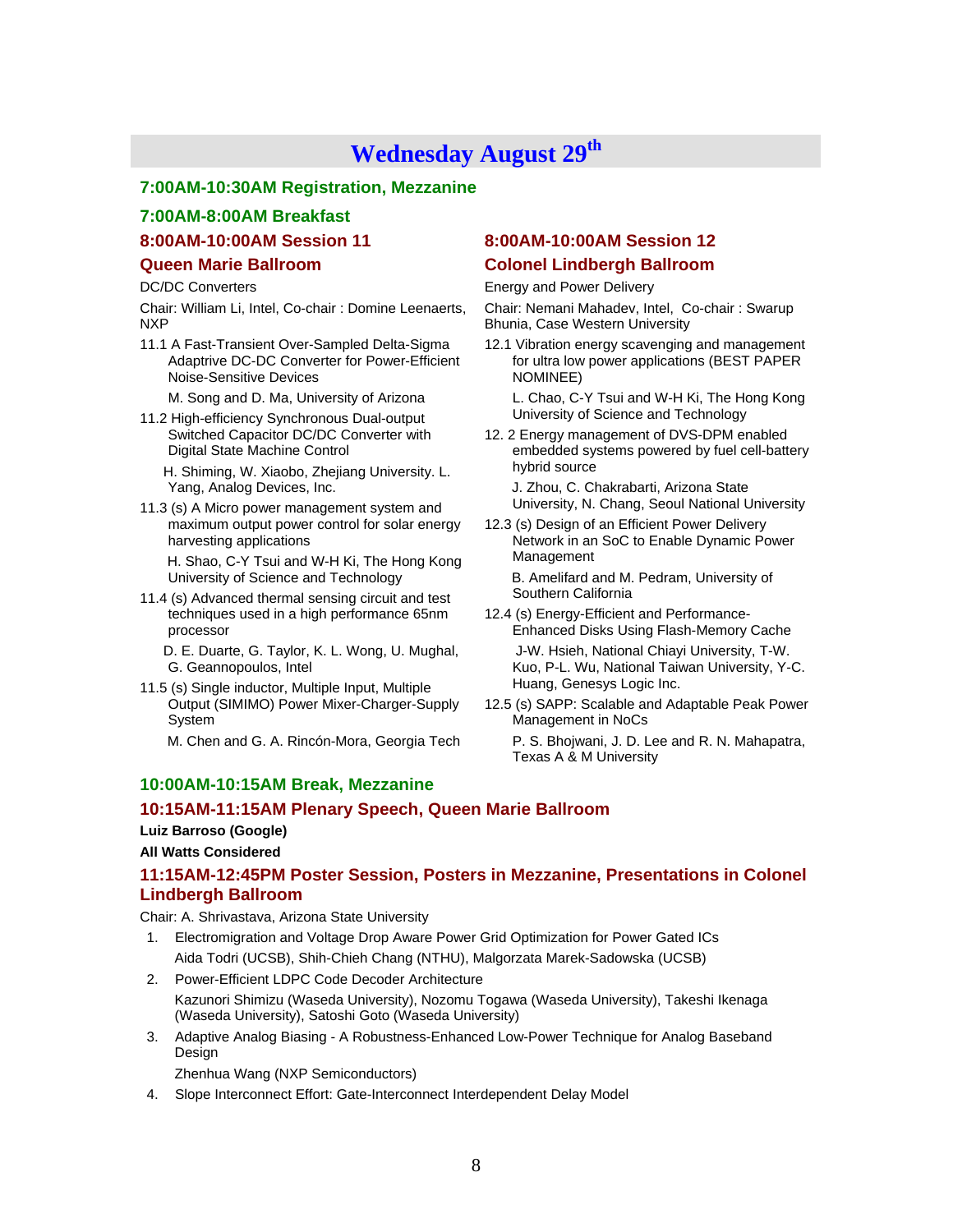Myeong-Eun Hwang (Purdue University)

- 5. Signoff Power Methodology for Contactless Smartcards Julien MERCIER (STMicroelectronics), Christian DUFAZA (L2MP - Univ. Provence), Mathieu LISART (STMicroelectronics)
- 6. Power-Aware Operand Delivery Erika Gunadi (University of Wisconsin - Madison), Mikko H. Lipasti (University of Wisconsin - Madison)
- 7. Reducing Display Power in DVS-enabled Handheld Systems Jung-hi Min (Yonsei University), Hojung Cha (Yonsei University)
- 8. Reducing Cache Power by Tag Encoding in Embedded Processors Mingming Zhang (Institute of Computing Technology, Chinese Academy of Sciences), Xiaotao Chang (Institute of Computing Technology, Chinese Academy of Sciences), Zhimin Zhang (Institute of Computing Technology, Chinese Academy of Sciences)
- 9. A methodology for analysis and verification of power gated circuits and designs with correlated results Aveek Sarkar (Apache Design Solutions), Shen Lin (Apache Design Solutions), Kai Wang (Apache Design Solutions)
- 10. Multicasting based Topology Generation and Core Mapping for a Power Efficient Networks-on-Chip Balasubramanian Sethuraman (University of Cincinnati), Ranga Vemuri (University of Cincinnati)
- 11. A 65-nm Pulsed Latch with a Single Clocked Transistor Martin Saint-Laurent (Qualcomm), Baker Mohammad (Qualcomm), Paul Bassett (Qualcomm)
- 12. On Reducing Energy Consumption by Late-Inserting Instructions into the Issue Queue Enric Morancho (DAC-UPC), Jose M. Llabería (DAC-UPC), Àngel Olivé (DAC-UPC)
- 13. On the Latency, Energy and Area of Checkpointed, Superscalar Register Alias Tables Elham Safi (University of Toronto), Patrick Akl (University of Toronto), Andreas Moshovos (University of Toronto), Andreas Veneris (University of Toronto)
- 14. A Low-Power CSCD Asynchronous Viterbi Decoder for Wireless Applications Mohamed Kawokgy (University of Toronto), C. André T. Salama (University of Toronto)
- 15. Phase-aware Adaptive Hardware Selection for Power-efficient Scientific Computations Konrad Malkowski (The Pennsylvania State University), Mahmut Kandemir (ThePennsylvania State University), Padma Raghavan (The Pennsylvania State University), Mary Jane Irwin (The Pennsylvania State University)
- 16. An ILP Based Approach to Reducing Energy Consumption in NoC Based CMPs Ozcan Ozturk (PSU), Mahmut Kandemir (PSU), S.-W. Son (PSU)
- 17. VT Balancing and Device Sizing Towards High Yield of Sub-threshold Static Logic Gates Yu Pu (Eindhoven University of Technology), José Pineda de Gyvez (NXP Research), Henk Corporaal (Eindhoven University of Technology), Yajun Ha (National University of Singapore)

**12:45PM-1:00PM Conference Closing Session, Colonel Lindbergh Ballroom**